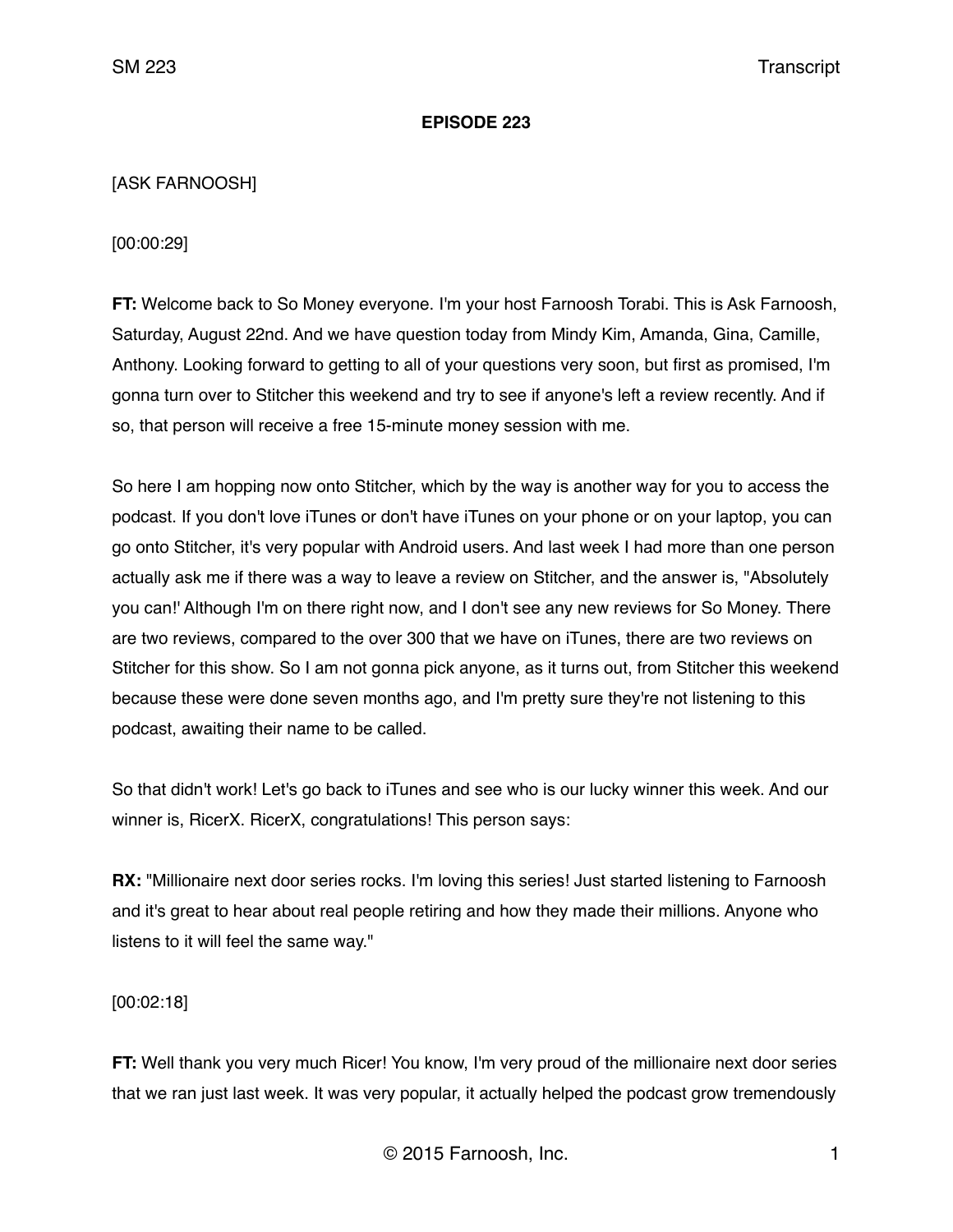in terms of downloads and I'm sure new subscribers, like you, joined the show as a result of hearing how everyday Americans are excelling with their money and not just having money in the bank, but these are people who retired early. We heard from Jeremy Jacobson and Winnie Tseng, a couple that was able to retire in their 30's now travelling the world. We heard from Darrow Kirkpatrick who as he turned 50 became a millionaire, sent his son to college and retired early.

Yes of course it's very inspiring to hear form the notable names, Tony Robbins and Gretchen Rubin and all those other great people that I have on the show, but there are so many stories yet untold from so many american who are doing great, great things with their money and they're a gold mine for advice and guidance. So thank you for this review. Email me farnoosh@somoneypodcast.com and I will send you a link to where we can connect for a 15 minute money session. So thank you very much.

Alright let's get to the questions. And by the way, these "Ask Farnoosh" episodes will no longer be on the weekends starting soon, they're gonna be on Fridays. I've decided to go down to a five day a week schedule instead of seven, so we're gonna give up the weekends. Starting in mid-September I will be making more announcements as we get closer to that transition, but just wanna let you know that I'm gonna be dedicating Fridays, starting September 18th, to Ask Farnoosh questions. So just Fridays, starting September 18th.

## [00:03:53]

Mindy Kim writes in and says:

**MK:** "Hi Farnoosh! I love the show. Although I am happy you will have more work/life balance in the near future, I will be miss the weekend episodes!"

## [00:04:03]

**FT:** Oh just as I was just finishing talking about my transition. Well, I hope you'll stick with the show Mindy! She says: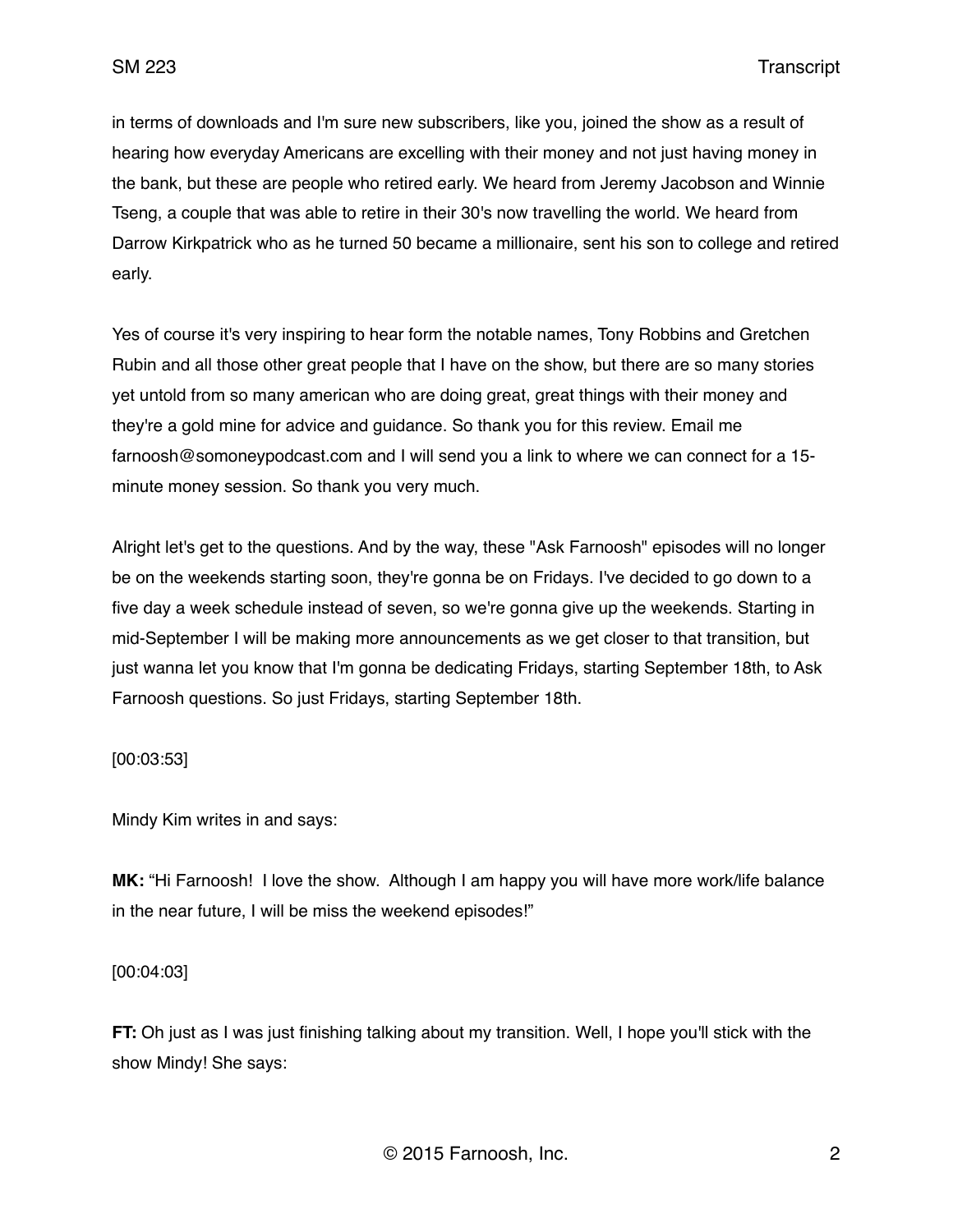**M:** "I started a new job at the end of December and was recently recruited for a position at a company that I have always wanted to work for. I decided to accept the new position. I am afraid that my current supervisor will be upset since I am leaving so soon. I am plan to give more than a month notice to help with the transition. Do you have any words of wisdom on how to leave on the best terms possible?"

#### [00:04:31]

**FT:** Well Mindy I think that giving more than a month's notice is really leaving on the best terms possible. I mean, on average people give two weeks notice. So you're giving more than double that, so feel good about that. Additionally you could offer to train anyone who's going to perhaps be filling in while you're gone to make sure everything goes smoothly once you leave. And I think that the way you wanna present this to your boss is say, "You know I have an offer that I just can't pass up. While it pains me to be here telling you this, on the other hand I'm also really excited for this opportunity. I know that you have been so supportive of my development while I've been here," and you might wanna mention that you're really thankful for the opportunities that your supervisor has granted you during your time at the company.

Be really appreciative, be really grateful, give this person a lot of credit for the fact that you were able to now elevate yourself in your career, that your experience at the company, working with the supervisor, groomed you to be able to take on this new and exciting opportunity and that you're very thankful. So I think already you're approaching this wisely, that you're giving a lot of notice. A month should be enough time and no supervisor should get upset if you give months notice. So good luck on your new venture and thanks for writing in.

[00:05:49]

Amanda writes in and says:

**A:** "I have a tip: I made a financial mistake this month. I bought 2 dresses - I really didn't need more dresses - for \$240 on Rent the Runway clearance. These size 4's did not fit like the 4's of my other dresses. One was so tight it looked awful, and the other wouldn't even fit over my hips or bust."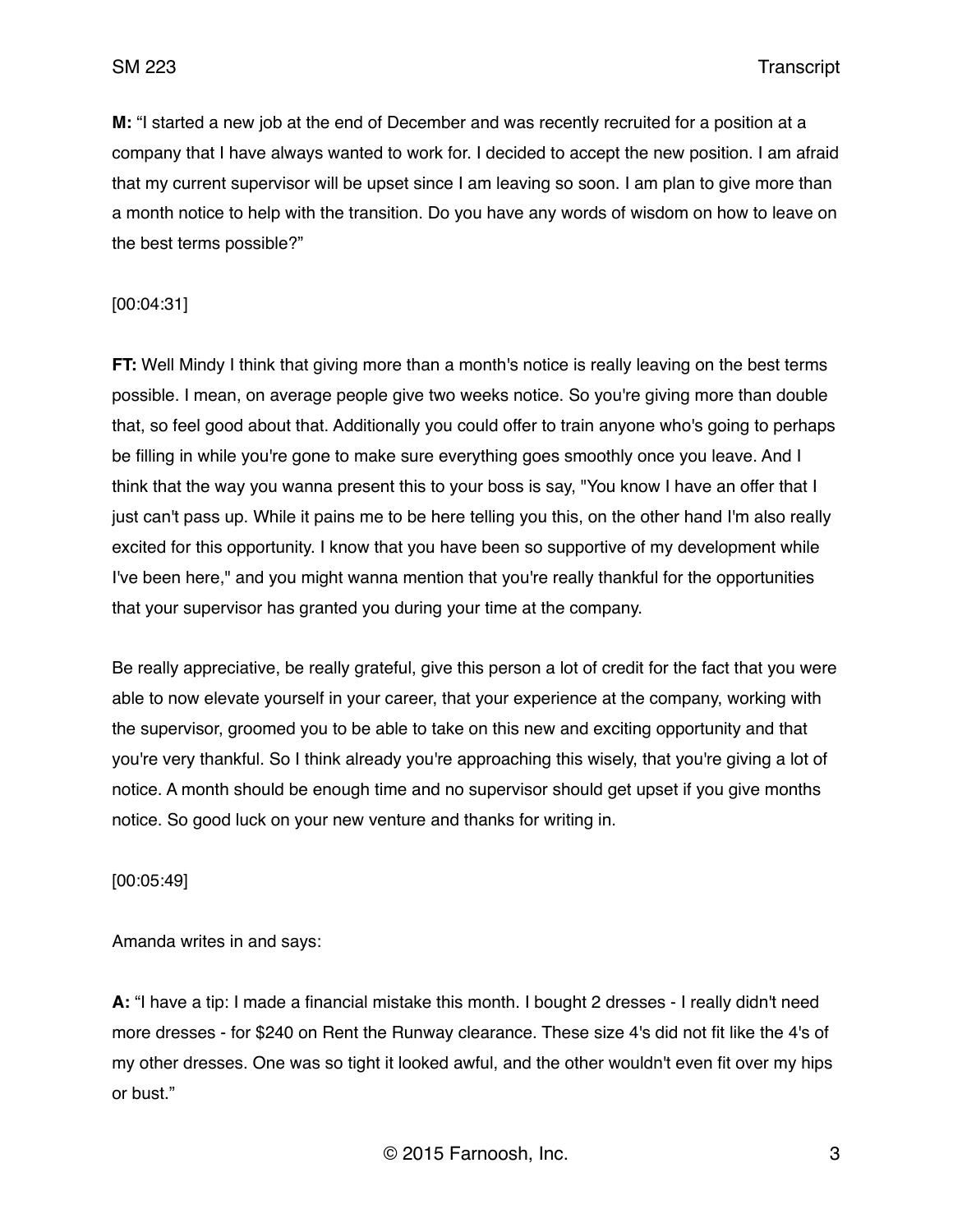[00:06:11]

**FT:** Yikes! She said:

**A:** "They're final sale. I've been sad, and the box has been staring at me from my bedroom floor for a week. Well, good news! I put everything on my credit card, but pay in full every month. And the American Express Purchase Protection Plan came to the rescue! I get to return the dresses less the shipping charge to AmEx. So in conclusion, if you're In a bind, check your credit card benefits next time! :)"

[00:06:38]

**FT:** Amanda, I learned something new today. Now I know that American Express has a really good purchase protection plan in the event that something comes to your house and it's broken or it was defective and the merchant won't take it back. Or if you got double charged and the merchant's hard to reach, AmEx will jump and and try to save the day. I did not know that if you bought something, like a dress and even though the dresses weren't defective, that you could a refund through the American Express Purchase Protection Plan because there was a no-return policy on the dress.

So I actually looked into this, because I didn't believe you at first! I had to go and find the fine print myself, and I did find it, and it turns out, you are correct. So thank you for teaching us that lesson, and it makes me feel better next time I go and I buy something on final sale.

[00:07:28]

Gina says:

**G:** "Love the show. Definitely making me approach money differently! My husband and I both make decent money and contribute a good percentage to our company retirement plans. But I want to do more, and do better in saving and investing. But I don't have the slightest clue how to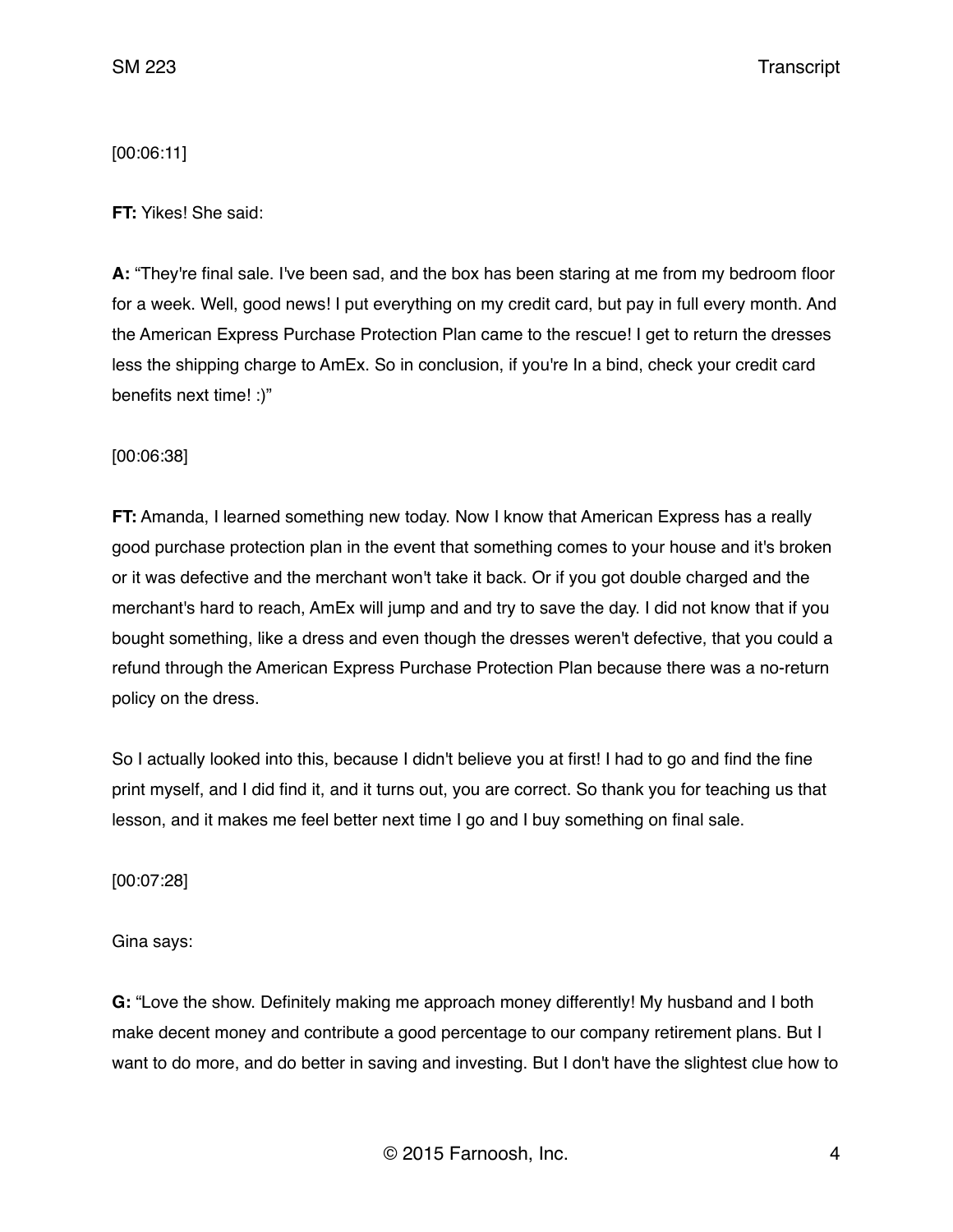SM 223 Transcript

go about investing. Can I DIY investing? And if so, how? Or do I need to work with a financial planner or something? Help a newbie out. Thanks!"

#### [00:07:54]

**FT:** Well Gina, I think that first things first, you might wanna talk to your retirement plan's advisor. If you have a 401(k) through work or a retirement plan through work, often that plan comes equipped with a free financial advisor of sorts. Now this person isn't going to go and help you in all of your accounts, but particularly that retirement account that you have with your job. They'll help you find the best allocation based on your risk tolerance, your age, your retirement horizon, all of that to be able to give you a nice catered plan. And so start there.

As far as "doing it yourself" - I don't think this is something you wanna do yourself as far as picking stocks if you're a novice. And I wouldn't even recommend doing this yourself if you think you had an inkling about where stocks were going. Investing is, as far as stock picking and day trading and all that stuff goes, is something that very few people can master and I would dare say that those who can master it, a lot of it is luck. And so for you, I would say, you might wanna speak to a financial planner, who not only will help you with the investing component of your financial plant, but also the insurance component, the savings component, the planning component, the college savings component for kids perhaps. That's where a financial planner can really help you in this holistic way, and yes of course with the investment component.

But as we've talked about on the show, as far as investing for the long run goes, a lot of us here are big fans of indexing, of passive investing, and not being so concerned about the day-to-day fluctuations in the marketplace. Just understand when you wanna retire, your risk tolerance. So those are my few tips for you, for a newbie investor. And I would say, you might wanna also check out my podcast with Frank Curzio. That was done months ago, but Frank is an investing expert. I also have several interviews with financial planners, one with with my own financial planner, Stacey Francis and we also had Rick Edelman on the show, coming up we're gonna have Sophia Bera on the show, who is a financial advisor for the Gen Y-Gen X generation. So stay tuned to the show, I think you'll continue to learn a lot from our episodes. Thanks so much, and good luck.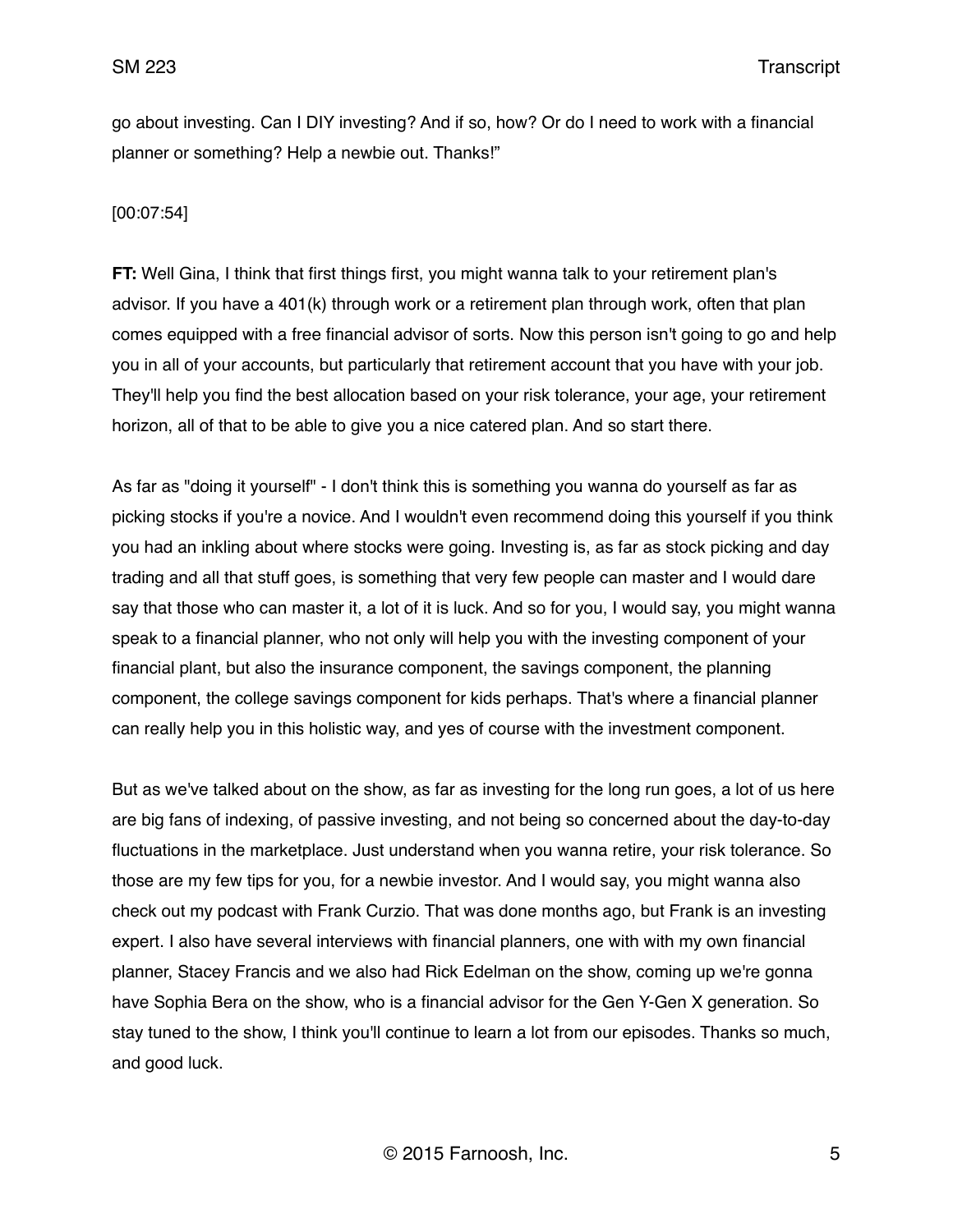[00:10:14]

Camille says:

**C:** "My younger brother is getting married in November and is feeling the stress of having to provide for himself and his wife. Do you have any tips for creating a budget for a young 23 and 20 year old married couple both in their undergrad years?"

[00:10:30]

**FT:** Yikes! Camille, can you tell your brother to slow it down? Why get married so quickly? Really? I mean not just for the financial stress, but there are so many things you don't even know in your 20's, in your early 20's, to be at that young age and suddenly financially responsible for somebody else when it's hard enough to be financially responsible for yourself, accountable to yourself at that age. I would say that honestly my best advice is to delay the marriage and just keep dating, stay together, but don't jump into this just yet when he is feeling financially incapable. It's not doubt, he's on 23, 20 years old, and so I think what they both need to do is to take time to really discover themselves, find ways for each of them to independently become financially stable and then come together.

I guarantee they're going to be happier, less stressed, and time is on their side. They're only in their early 20's so maybe this isn't the advice you were looking for, but I have to kind of take 10 steps back here and say, "Let's rethink getting hitched so quickly." I think, you know, even just a couple of years. Wait till they're graduated from school, at least. Focus on school now, then graduate, get a job, get your ducks in a row, and then think about getting together and forming a union. But good luck to your brother. If he needs advice, have him give me a call or write in. Thanks so much Camille.

[00:12:10]

Anthony says: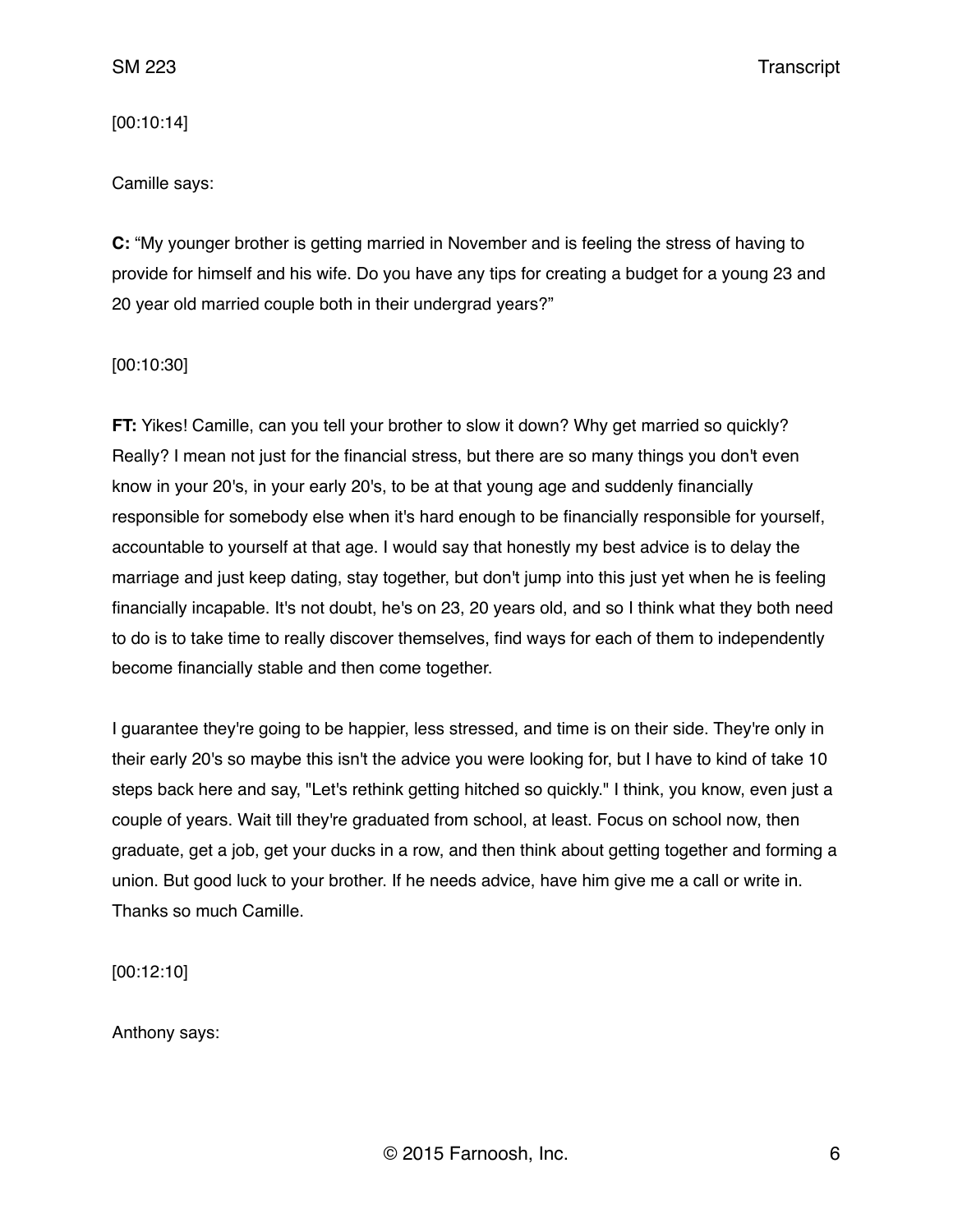**A:** "Hey Farnoosh, thank you for your podcast, I love it, its a massive help to me in become more informed about finances."

[00:12:16]

**FT:** Well, you're welcome Anthony.

[00:12:18]

**A:** "I wondered, through all your interviews and your own advice, what are the top 5-10 common Financial habits you've noticed that most or all your guests have? I've noticed myself, they all say get rid of your debt, have a 6 month buffer, and most invest in index funds. Thank you again Anthony from Essex England."

[00:12:36]

**FT:** Oh how fabulous! I have an overseas fan. Thank you Anthony, all the way from England. I should've done that with a British accent - a bad, British accent! I think you're right, a lot of my guests do say, "Debt is bad, have a good emergency cushion, invest in index funds, try to be passive, don't worry about the day-to-day fluctuations and try to beat the market." On top of that I would say that just recalling some of the habits from our millionaires next door from last week, a lot of them I think echoed what you just pointed out.

But also, all of them were very focused on spending as far as the budget, making sure that they were checking their spending regularly and they were making sure that how they spent their money was in line with their goals. So having that regular check in, whether it's once a week, once a month, every quarter, you're making a connection to your money and the way that you're spending, just to make sure that at the very least, there aren't any mistakes, any discrepancies. But then of course, how you're spending actually lines up with what your goals are today and in the near future.

And I think communication is another common healthy habit where if you're in a relationship you're constantly communicating with your partner about money, you're keeping yourself

© 2015 Farnoosh, Inc. 7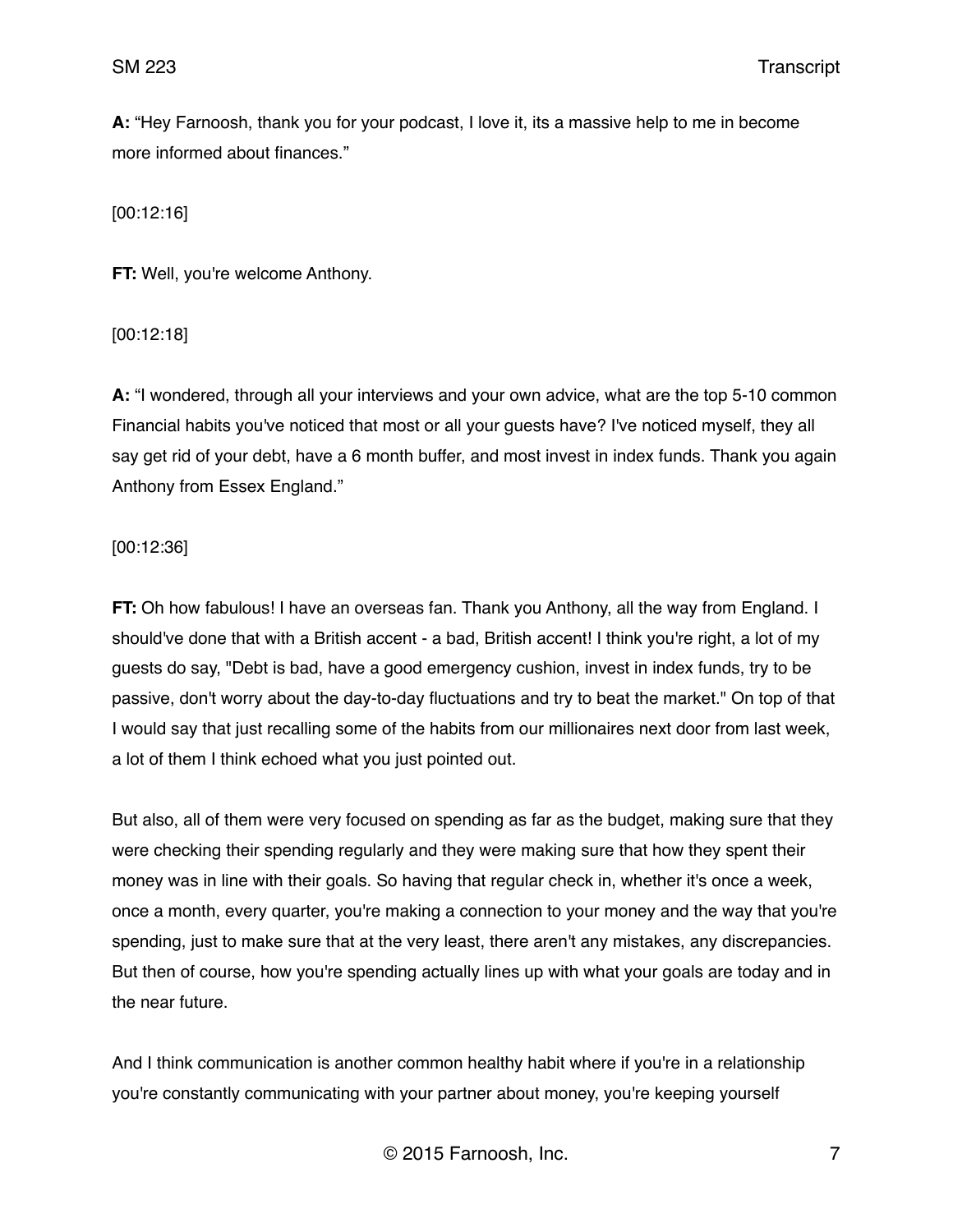abreast of your financial reality, communicating with yourself. With you're with an advisor, that relationship has to be a constant back and forth. And so keeping the lines of communication open when it comes to money challenges, money questions, that's also a good habit that I find a lot of my guests with financial success practice.

So that's a great question, and thanks for kind of jogging my memory there Anthony and I'm sure there's lots more. Remember, I keep all of the transcripts at Somoneypodcast.com, so if you missed an episode and you'd rather read it, all that info is there for free.

[00:14:29]

And I'm gonna wrap here with Joshua who says:

**J:** "Farnoosh, love the show. I am 30 - almost 31 - and have been in the military since I was 18. I didn't start saving until I was 25. I put 12% back into my TSP, which is a Thrift Savings Plan, and have other allotments going towards savings and passive mutual fund investment accounts. Lately there has been chatter about the coming "correction" in the stock market. And I currently have roughly 90% my investment assets in stocks. Should I try to diversify more, or should I ride the wave since I am relatively young and have 'some' time on my side? Thank you so much!"

[00:15:08]

**FT:** Well Joshua, I think that 90% might be a little too high for someone who is 30. It's not completely out of the ballpark, but general rule of thumb is take 100, subtract your age, and that is the number that you wanna be roughly invested in the stock market, with the other percentage remaining in things like fixed income cash bonds. And so you're 30, almost 31, I would say safely 70% on a conservative level in stocks, maybe 75 if you're single - closer to 80 if you don't plan on getting married for a while, not having kids. And I say that because you don't have any financial dependents right now. So that's a plus as far as the risk tolerance that you can take on. You have a higher tolerance for risk at this point, just based on your lifestyle and your life conditions.